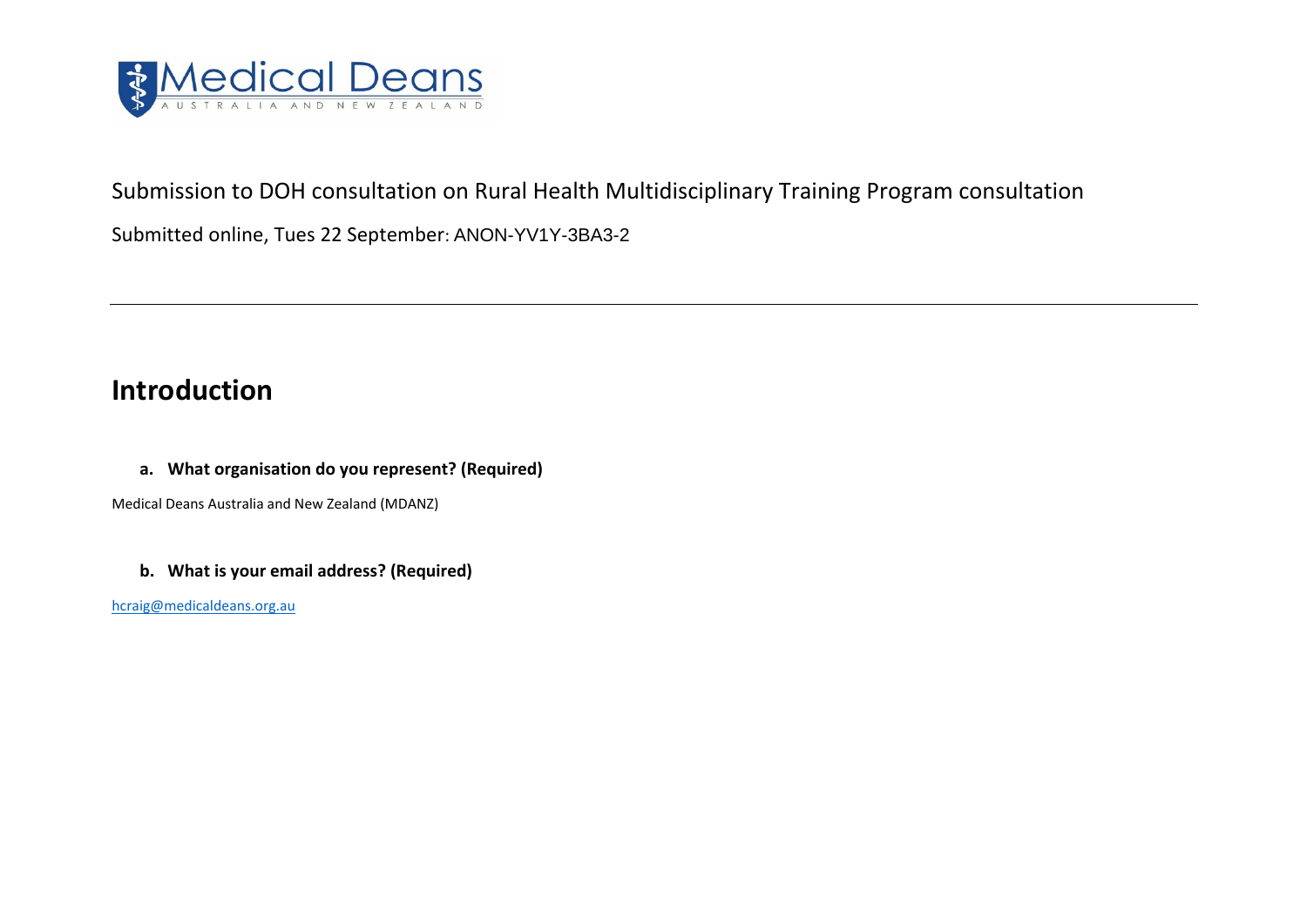| No.            | Recommendation                                                                                                                                                                                                                                                                                                                                                  | <b>Options: (Required)</b>                                                                                                                                                                                                                                                                                                                                                                                                                                                                                                                                                                                                                                                                                                                                                                                                                                                                                                                                                                                           |
|----------------|-----------------------------------------------------------------------------------------------------------------------------------------------------------------------------------------------------------------------------------------------------------------------------------------------------------------------------------------------------------------|----------------------------------------------------------------------------------------------------------------------------------------------------------------------------------------------------------------------------------------------------------------------------------------------------------------------------------------------------------------------------------------------------------------------------------------------------------------------------------------------------------------------------------------------------------------------------------------------------------------------------------------------------------------------------------------------------------------------------------------------------------------------------------------------------------------------------------------------------------------------------------------------------------------------------------------------------------------------------------------------------------------------|
|                |                                                                                                                                                                                                                                                                                                                                                                 | 1. Support                                                                                                                                                                                                                                                                                                                                                                                                                                                                                                                                                                                                                                                                                                                                                                                                                                                                                                                                                                                                           |
|                |                                                                                                                                                                                                                                                                                                                                                                 | 2. Support and comment (max. 500 words)                                                                                                                                                                                                                                                                                                                                                                                                                                                                                                                                                                                                                                                                                                                                                                                                                                                                                                                                                                              |
|                |                                                                                                                                                                                                                                                                                                                                                                 | 3. Concerns and comment (max. 500 words)                                                                                                                                                                                                                                                                                                                                                                                                                                                                                                                                                                                                                                                                                                                                                                                                                                                                                                                                                                             |
|                |                                                                                                                                                                                                                                                                                                                                                                 | 4. N/A                                                                                                                                                                                                                                                                                                                                                                                                                                                                                                                                                                                                                                                                                                                                                                                                                                                                                                                                                                                                               |
| $\mathbf{1}$   | The Department, in consultation with the universities, refine the<br>objectives and outcomes of the RHMT program to better reflect the<br>sphere of influence of the universities toward achieving the long-term goal<br>of a health workforce that is clinically and professionally capable and<br>culturally responsive for rural and remote health practice. | 2. Support and comment<br>Support there being greater clarity on the specific objectives and outcomes, and being<br>clear which of these are within the universities direct remit and which need the<br>universities' broader sphere of influence. The nature and context of medical training<br>and rural communities requires the RCSs and RTHs to have a wide brief, broad<br>connections, and be able to indirectly influence across organisational and<br>jurisdictional boundaries and within their communities and regions. The importance<br>of this influencing and brokering role cannot be overstated.                                                                                                                                                                                                                                                                                                                                                                                                    |
| $\overline{2}$ | The Department, in consultation with the universities, adopt a set of<br>principles to underpin the objectives and implementation of the RHMT<br>program.                                                                                                                                                                                                       | 1. Support.                                                                                                                                                                                                                                                                                                                                                                                                                                                                                                                                                                                                                                                                                                                                                                                                                                                                                                                                                                                                          |
| 3              | The RHMT program requires each university to demonstrate how their<br>selection process for rural placements identifies students with a genuine<br>interest in rural health and preferences these students for extended<br>and/or innovative rural placements.                                                                                                  | 2. Support and comment<br>The difficulties in determining "genuine interest" will be substantial, so caution is<br>needed to ensure this is recognised. It would be helpful to have some evidence on<br>effective approaches for this, and further information on how the Dept. considers it<br>could be assessed.<br>However, we believe now is the time for the RHMT Program to focus on the outcomes<br>being sought, rather than the individual aspects of the program, such as selection.<br>This would allow the flexibility needed for universities and local regions to take an<br>approach that suits their context and locale.<br>We also have some concern that too much of a focus on innovation has the potential<br>for tried and tested models to be undervalued. For a number of regions, increasing<br>investment in a successful model where there is capacity to grow might be the most<br>appropriate decision. Therefore, a balance between innovation and successful models<br>is recommended. |
| $\sqrt{4}$     | The RHMT program requires universities to demonstrate that they meet<br>Australian Medical Council (AMC), Australian Nursing and Midwifery<br>Accreditation Council (ANMAC) or professional association accreditation<br>requirements for the inclusion of Aboriginal and Torres Strait Islander<br>health in their health program curricula.                   | 3. Concerns and comment<br>Whilst we recognise that proportionately there are often larger populations of<br>Aboriginal and Torres Strait Islander people in rural/remote areas, undertaking<br>learning and reaching an appropriate level of competency in Aboriginal and Torres<br>Strait Islander health is a requirement for all medical students, irrespective of where<br>they train or wish to practice.                                                                                                                                                                                                                                                                                                                                                                                                                                                                                                                                                                                                      |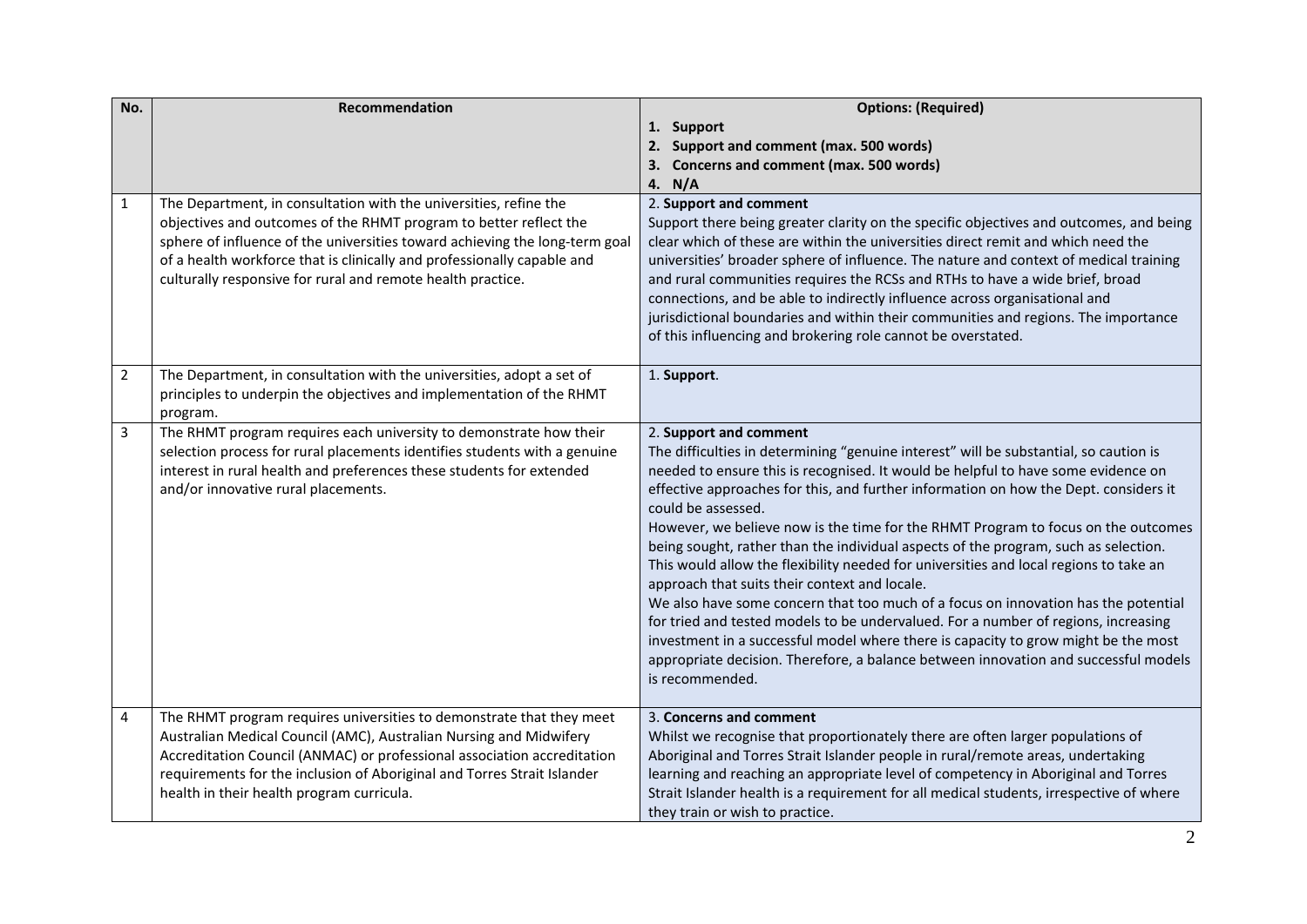|   |                                                                                                                                                                                                                                                | The requirement for universities to meet accreditation standards is very clearly<br>defined and is the remit of the Australian Medical Council (AMC), and medical schools<br>are accredited on this basis. It is unnecessary to have this repeated as an RHMTP<br>requirement.                                                                                                                                                                                                                                                                                                                                                                                                                                                                                                                                                                                                                                                                                                                                                                                                                                                                                                                                                                                                                                                                                                                                                                                                                                                                                                                                                                                                                                                   |
|---|------------------------------------------------------------------------------------------------------------------------------------------------------------------------------------------------------------------------------------------------|----------------------------------------------------------------------------------------------------------------------------------------------------------------------------------------------------------------------------------------------------------------------------------------------------------------------------------------------------------------------------------------------------------------------------------------------------------------------------------------------------------------------------------------------------------------------------------------------------------------------------------------------------------------------------------------------------------------------------------------------------------------------------------------------------------------------------------------------------------------------------------------------------------------------------------------------------------------------------------------------------------------------------------------------------------------------------------------------------------------------------------------------------------------------------------------------------------------------------------------------------------------------------------------------------------------------------------------------------------------------------------------------------------------------------------------------------------------------------------------------------------------------------------------------------------------------------------------------------------------------------------------------------------------------------------------------------------------------------------|
| 5 | The Department consult with the universities to determine how rural<br>health could be further incorporated into their health program curricula.                                                                                               | 3. Concerns and comment<br>The RHMTP is based on the core principle of teaching students from, in, and for rural<br>communities. As such, it is vital that rural health is embedded across the curriculum<br>and part of students' assessments, however there is no evidence from the Report that<br>this is not happening.<br>The medical schools' curricula are designed to deliver the outcomes as required by<br>the AMC graduate outcomes statements and medical programs are accredited on this<br>basis. It is inappropriate for the RHMT to take on a role in determining the content<br>and/or quality of medical school curricula.<br>We recommend the focus of the Program is on the outcomes being sought, rather<br>than trying to direct how to apply the individual elements involved. Different regions<br>and different contexts are likely to require different models. With an outcomes-focus,<br>not only would this not be a problem, it would likely drive greater innovation,<br>flexibility, and results.<br>We note that the Evaluators rationale for recommending more rural health content in<br>the curricula was to foster a greater interest in students from a non-rural background.<br>It is worth noting that the Medical Schools Outcomes Database (MSOD) demonstrates<br>that, at the point of exiting medical school, over a quarter of these students express a<br>preference for a future practice outside a capital city, and just under 10% of them<br>have an interest in regional, rural or remote practice. Our member schools highlight<br>that their regional training placements are over-subscribed, demonstrating the<br>already strong interest from across the student cohort. |
| 6 | In setting targets and benchmarks for both the RHMT program and<br>individual university levels, the Department should consider several<br>factors including: placement location, placement setting and innovative<br>nature of the placement. | 3. Concerns and comment<br>The focus of the Program needs to be on outcomes, rather than on placements. It is<br>very reasonable for placements to be measured, but this should be within the broader<br>context of the universities' strategy for fostering a domestic-trained cohort of medical<br>graduates who desire and are well-trained and well-prepared to seek out and<br>progress a rural career.<br>Of course, placements will, and should, remain a key element for the Program. As<br>such, the impact of COVID-19 on placements needs to be recognised; both the impact<br>to date, especially on students in their penultimate or early clinical years, and also the<br>likely ongoing impact.                                                                                                                                                                                                                                                                                                                                                                                                                                                                                                                                                                                                                                                                                                                                                                                                                                                                                                                                                                                                                   |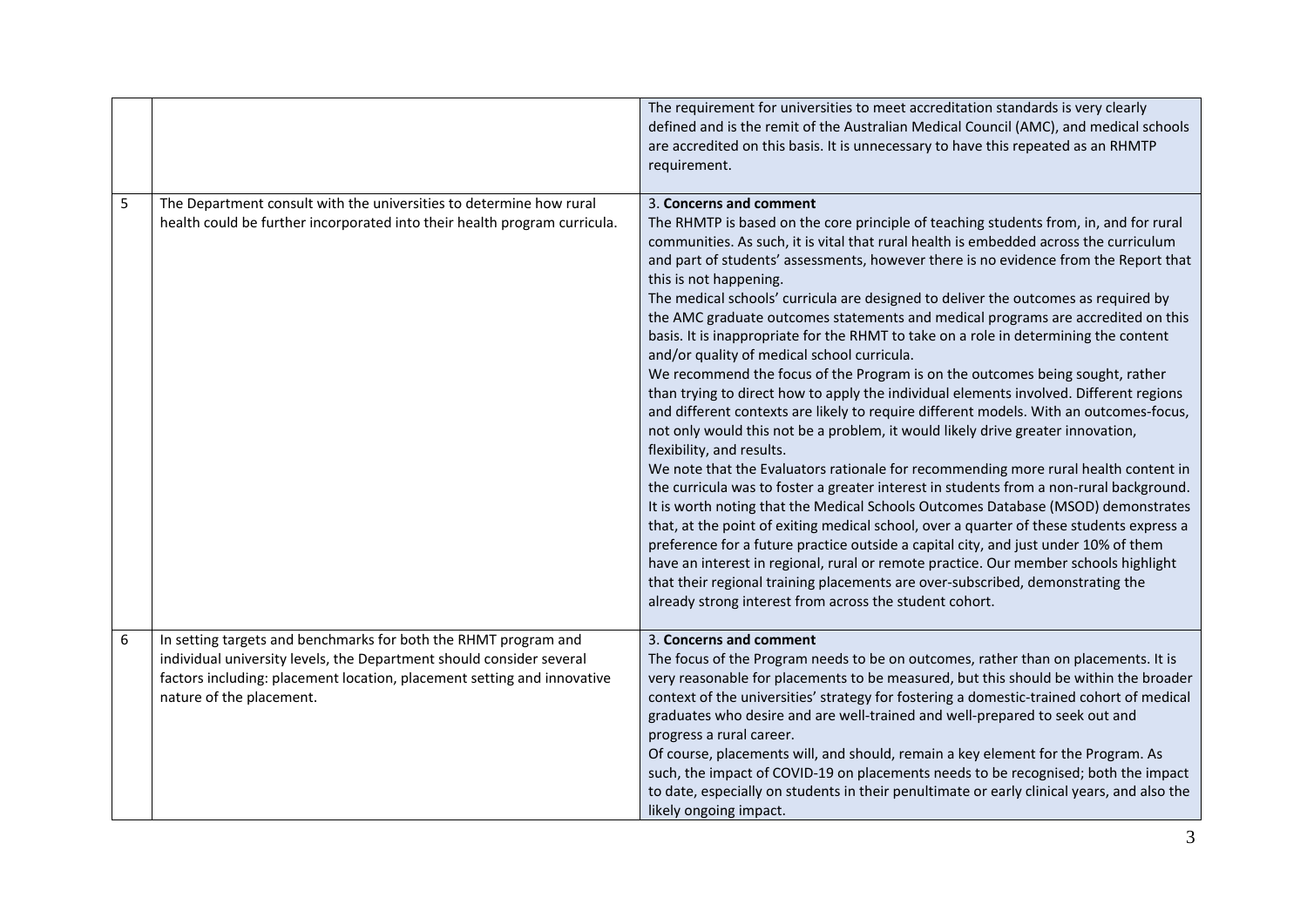|    |                                                                                                                                                                                                                                                                                                                                                                                                                                                                                                                                                                                                                                                                                    | While we are strongly supportive of innovation, there needs to be some caution<br>around this. Innovation in and of itself is, we would contend, of less importance than<br>effectiveness. It would be a perverse outcome if a school were incentivised to reduce<br>investment in a strategy that has been proven to be highly effective in delivering the<br>outcomes being sought, in order to create an innovation for the sake of it. We also<br>caution that too strong an emphasis on this brings with it a risk of increasing<br>competition between schools; whereas it has been widely recognised that the high<br>levels of collaboration, cooperation and sharing of best practice amongst RCSs and<br>RTHs has been instrumental to the success of the RHMT Program. |
|----|------------------------------------------------------------------------------------------------------------------------------------------------------------------------------------------------------------------------------------------------------------------------------------------------------------------------------------------------------------------------------------------------------------------------------------------------------------------------------------------------------------------------------------------------------------------------------------------------------------------------------------------------------------------------------------|-----------------------------------------------------------------------------------------------------------------------------------------------------------------------------------------------------------------------------------------------------------------------------------------------------------------------------------------------------------------------------------------------------------------------------------------------------------------------------------------------------------------------------------------------------------------------------------------------------------------------------------------------------------------------------------------------------------------------------------------------------------------------------------|
| ,7 | To facilitate longer rural immersive placements, the RHMT program<br>encourages:<br>Universities to review allied health and nursing curricula and clinical<br>placement requirements to enable longer rural placements in and<br>across acute, non-acute and community care settings reflective of<br>employment options in rural and remote communities.<br>University Departments of Rural Health (UDRHs) to work with<br>$\bullet$<br>specific and/or like-minded universities or faculties and health and<br>community services to develop longer rural immersions for nursing<br>and allied health students, particularly to sustain student-led<br>service-learning models. | Defer comment on allied health and nursing to others.                                                                                                                                                                                                                                                                                                                                                                                                                                                                                                                                                                                                                                                                                                                             |
| 8  | The RHMT program adopts the Australian Health Practitioner Regulation<br>Agency (Ahpra) definition of cultural safety to inform the development<br>and delivery of cultural safety training for students, staff and supervisors.                                                                                                                                                                                                                                                                                                                                                                                                                                                   | 3. Concerns and comment<br>It is not appropriate to require this.<br>This training is developed and delivered in partnership with local Aboriginal and<br>Torres Strait Islander communities and organisations. It appears contradictory to the<br>intent of this work, and undermining of any authentic partnership, for the non-<br>Indigenous partners to be the ones requiring this.<br>It is also unclear what issue there is with the RHMTP that has spurred this<br>recommendation.                                                                                                                                                                                                                                                                                        |
| 9  | Through the RHMT program the universities be required to demonstrate<br>their strategy for ensuring cultural safety of student placements and<br>workplaces for all students, staff and supervisors.                                                                                                                                                                                                                                                                                                                                                                                                                                                                               | 2. Support and comment<br>We recognise that the RHMTP might be an opportunity to lead work on cultural<br>safety, however the Dept. should consider transitioning this to the Aboriginal and<br>Torres Strait Islander Health Workforce Strategy as soon as is viable.<br>We believe this is a university-wide matter, rather than the remit of a rural program.<br>It is also more appropriate for the health professional accrediting bodies to be the<br>arbiter of standards and to drive continuous quality improvement.                                                                                                                                                                                                                                                     |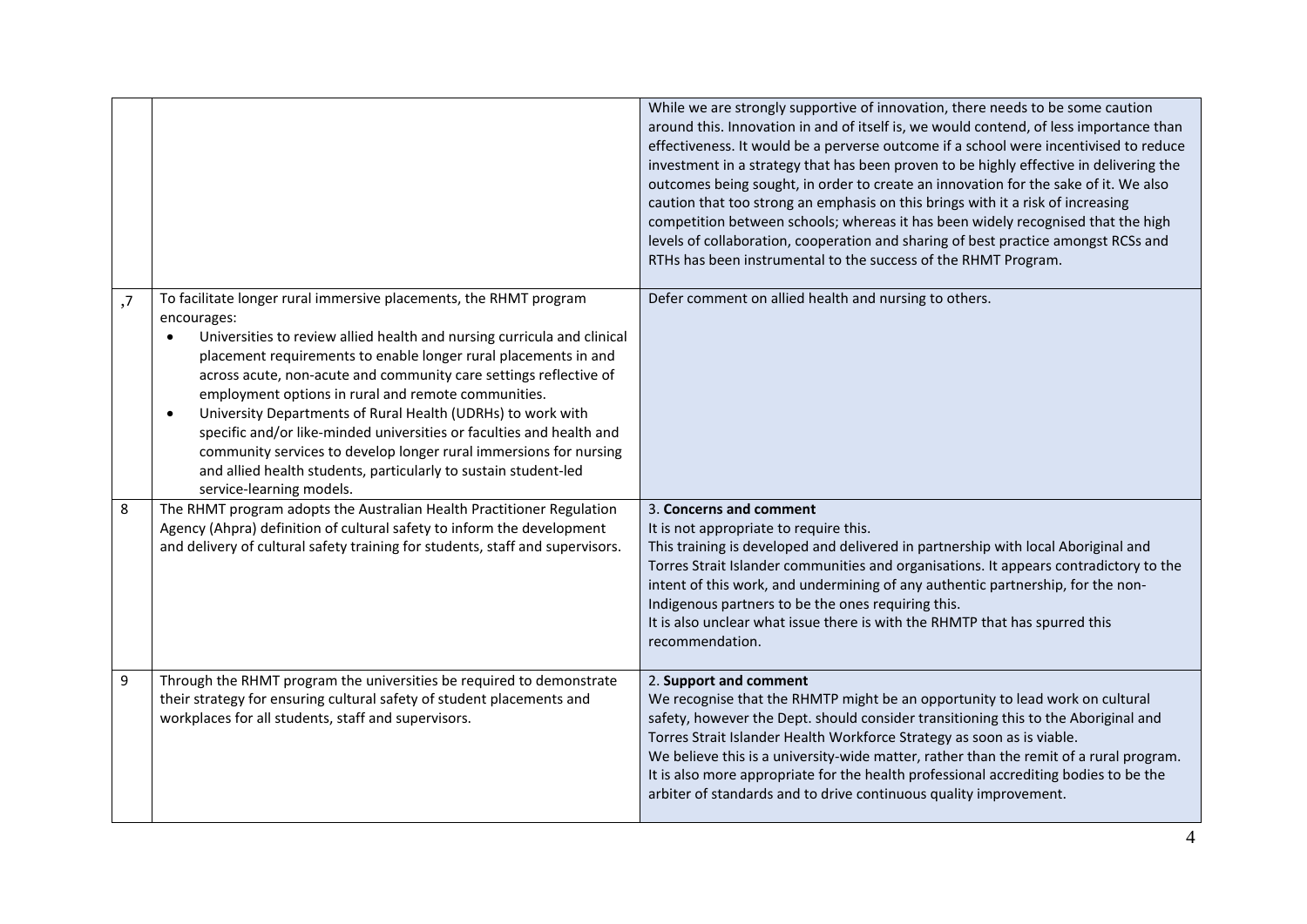| 10 | Through the RHMT program, the universities are encouraged to:<br>Employ senior Aboriginal and Torres Strait Islander academics in<br>$\bullet$<br>leadership positions.<br>Recognise and value Aboriginal and Torres Strait Islander expertise<br>$\bullet$<br>in addition to academic and/or professional qualifications for<br>employed staff and people engaged on a casual or contract basis.<br>Develop a team of Aboriginal and Torres Strait Islander staff to work<br>$\bullet$<br>with and enact strategies for ongoing engagement with Aboriginal<br>and Torres Strait Islander health services, organisations and<br>communities, deliver cultural safety training and support Aboriginal<br>and Torres Strait Islander students on placements.<br>Develop tailored professional development programs aligned to<br>$\bullet$<br>career goals of Aboriginal and Torres Strait Islander staff. | 3. Concerns and comment<br>We strongly support these objectives however we question whether the RHMT is an<br>appropriate place for matters relating to the support and growth of Aboriginal and<br>Torres Strait Islander academic and professional staff. These are vital issues that must<br>be a priority for all university and medical school campuses and teaching locations,<br>and we have concerns that having them sitting within the RHMT Program<br>inadvertently and inappropriately conflates them with rural/regional matters. These<br>objectives should be key elements for the new Aboriginal and Torres Strait Islander<br>Health Workforce Strategy (Strategy).<br>We recognise however that this new Strategy is not yet developed, and that a focus<br>on and support for these essential matters must not lose momentum. As such, it<br>might be worth considering this recommendation in the context of ultimately<br>transitioning these objectives to the new Strategy when this has been finalised and<br>being implemented. |
|----|----------------------------------------------------------------------------------------------------------------------------------------------------------------------------------------------------------------------------------------------------------------------------------------------------------------------------------------------------------------------------------------------------------------------------------------------------------------------------------------------------------------------------------------------------------------------------------------------------------------------------------------------------------------------------------------------------------------------------------------------------------------------------------------------------------------------------------------------------------------------------------------------------------|----------------------------------------------------------------------------------------------------------------------------------------------------------------------------------------------------------------------------------------------------------------------------------------------------------------------------------------------------------------------------------------------------------------------------------------------------------------------------------------------------------------------------------------------------------------------------------------------------------------------------------------------------------------------------------------------------------------------------------------------------------------------------------------------------------------------------------------------------------------------------------------------------------------------------------------------------------------------------------------------------------------------------------------------------------|
| 11 | To strengthen supervision capacity and capability in rural, remote and<br>regional sites, the RHMT program encourages universities to engage with<br>current and potential supervisors on a regular basis to identify and<br>implement:<br>Supports and skills development required to commence or continue<br>$\bullet$<br>to provide supervision to students.<br>Employment or other engagement and recognition arrangements<br>$\bullet$<br>required recognising possible differences between localities,<br>settings and disciplines.<br>Opportunities for localised or regional innovative supervision<br>$\bullet$<br>models.                                                                                                                                                                                                                                                                      | 2. Support and comment<br>This is an area where engagement and influence across the training continuum is<br>essential. There is substantial expertise and experience within RCSs that could be<br>tapped into for quality supervision for medical students, junior doctors, and specialty<br>trainees.<br>However, the Report missed an opportunity to share insights into examples of good<br>practice or highlighting where there were any areas of concern. In particular, where<br>the impact and potential of technology and remote supervision has enabled<br>improvements.<br>Building a stronger evidence base around supervision is important and should be<br>specifically supported.                                                                                                                                                                                                                                                                                                                                                         |
| 12 | The RHMT program requires each university to adopt a continuous<br>improvement process to benchmark and review the quality of placements<br>and supervision capacity building strategies.                                                                                                                                                                                                                                                                                                                                                                                                                                                                                                                                                                                                                                                                                                                | 2. Support and comment<br>This is a very standard aspect of all accredited health professional programs. We<br>cannot see what this will add to that already required through TEQSA and the<br>relevant health professional accreditation authorities.<br>There is a risk that reporting can become overly and unnecessarily burdensome,<br>especially if it starts including elements that are not the focus for the Program or<br>duplicating aspects that are already reported on to other bodies.                                                                                                                                                                                                                                                                                                                                                                                                                                                                                                                                                    |
| 13 | The Department consult with the universities to determine how<br>interprofessional learning could be progressed through the RHMT<br>program.                                                                                                                                                                                                                                                                                                                                                                                                                                                                                                                                                                                                                                                                                                                                                             | 2. Support and comment                                                                                                                                                                                                                                                                                                                                                                                                                                                                                                                                                                                                                                                                                                                                                                                                                                                                                                                                                                                                                                   |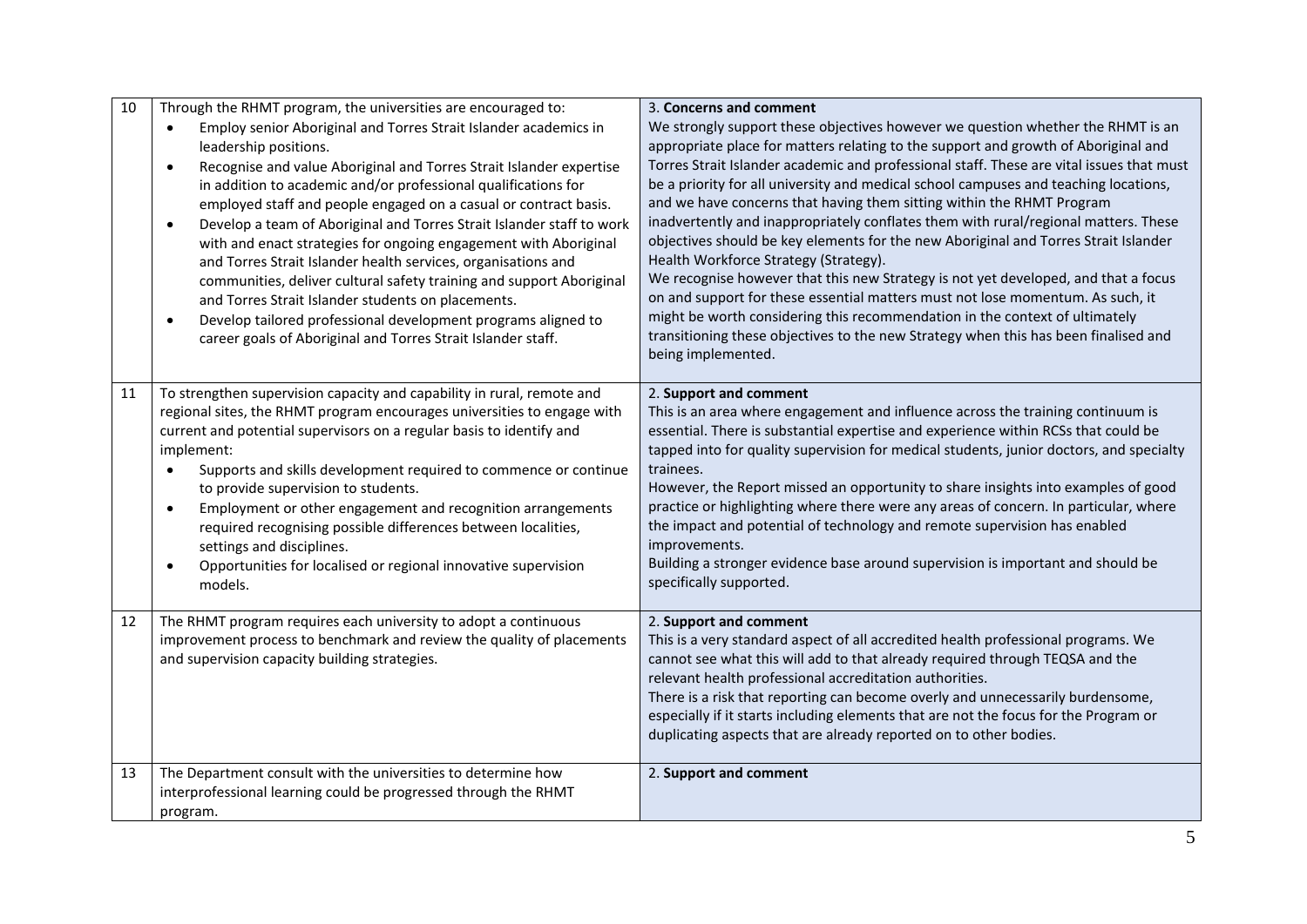|    |                                                                                                                                                                                                                                                                                                                                                                                                                                                                                                                                                                                                                                                                                                                                                                                                        | There is the opportunity for this to add value, however it should be recognised that<br>IPL is already within health professional accreditation standards and so the focus<br>should be on how this aspect relates to the overarching objectives of the Program.<br>It is also important to note that the rural/regional context will provide a number of<br>challenges as well as opportunities.                                                                                                                                                                                                                                            |
|----|--------------------------------------------------------------------------------------------------------------------------------------------------------------------------------------------------------------------------------------------------------------------------------------------------------------------------------------------------------------------------------------------------------------------------------------------------------------------------------------------------------------------------------------------------------------------------------------------------------------------------------------------------------------------------------------------------------------------------------------------------------------------------------------------------------|----------------------------------------------------------------------------------------------------------------------------------------------------------------------------------------------------------------------------------------------------------------------------------------------------------------------------------------------------------------------------------------------------------------------------------------------------------------------------------------------------------------------------------------------------------------------------------------------------------------------------------------------|
| 14 | In the next iteration of the program, the RHMT program requires all<br>universities to:<br>Invest to incrementally increase the proportion of placements<br>$\bullet$<br>provided in smaller communities.<br>Develop and sustain extended medical placements with exposure to<br>$\bullet$<br>general practice, Aboriginal Community Controlled Health<br>Organisations (ACCHOs), primary health care and rural hospitals to<br>enable students to develop knowledge of the clinical skills and<br>professional capabilities required of doctors working in rural and<br>remote generalist models of care.<br>Develop longer immersive allied health and nursing placements in<br>$\bullet$<br>community and non-acute care settings in conjunction with local<br>health and community care providers. | 2. Support and comment<br>Whilst we support the intentions behind this, it needs to be recognised that there is<br>the potential for long timeframes and a high initial investment to establish these<br>placements, with likely increased ongoing training costs, and potential interruptions<br>to training due to small community environments, supervisor load, and higher levels<br>of health staff turnover.<br>The impact of COVID-19 on placements must also be considered, recognising that<br>these can be very different for different communities, particularly for remote<br>Aboriginal and Torres Strait Islander communities. |
| 15 | Through the RHMT program, the universities be required to demonstrate<br>that they are supporting rural research through the Rural Clinical School<br>(RCS) and UDRH network by:<br>Delivering high-quality research training, skills development and<br>$\bullet$<br>research support to local health professionals, supervisors, students<br>and broader community stakeholders.                                                                                                                                                                                                                                                                                                                                                                                                                     | 1. Support                                                                                                                                                                                                                                                                                                                                                                                                                                                                                                                                                                                                                                   |
| 16 | Developing regional consultative mechanisms to identify and<br>$\bullet$<br>respond to local research needs.<br>Through the RHMT program universities be required to demonstrate how:<br>RCS and UDRH researchers are mentored and supported to build<br>$\bullet$<br>their research capabilities and careers.<br>Targeted support and mentoring is provided for rural based early<br>$\bullet$<br>career researchers, mid-level and senior researchers to enable them<br>to join established research teams to address national and global<br>research questions related to rural and regional health and health<br>workforce.<br>Rural research and teaching is recognised, valued and rewarded.                                                                                                     | 2. Support and comment<br>Whilst it is likely that there will be a strong interest from those involved in researching<br>rural matters, there should be no constraint or expectation from the Program on the<br>topics for the research. Research careers more broadly should be strongly<br>encouraged, facilitated, and supported.<br>Especially with the greater use and reach of technology enabling global virtual<br>research partnerships and teams, living and working in rural Australia should no<br>longer be an impediment to developing a rewarding research career irrespective of<br>the research topic.                      |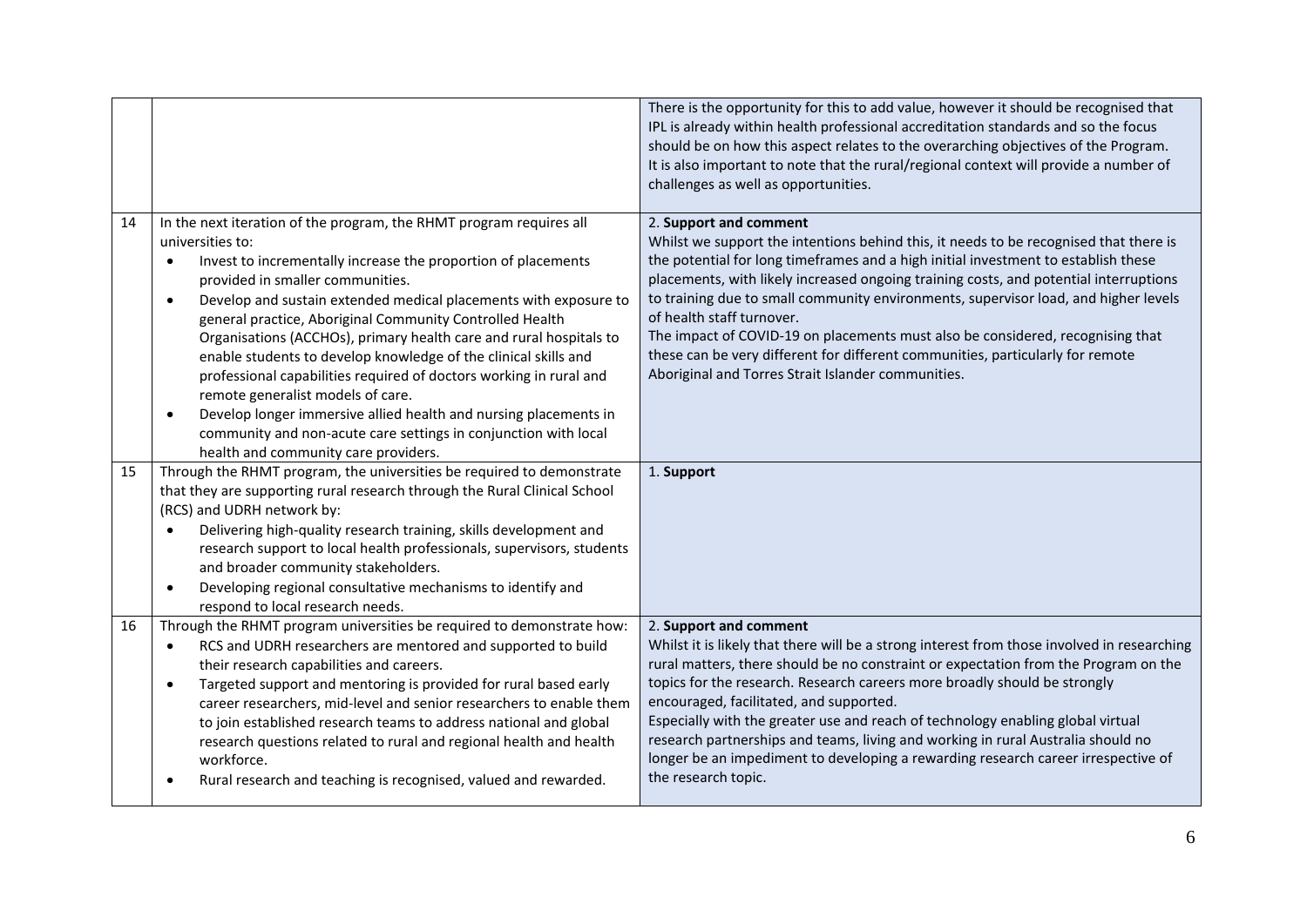|    | Collaborations with other RHMT program participants are<br>$\bullet$<br>developed and maintained to progress multi-site, multi-university<br>and cross jurisdictional research to address nationally relevant<br>questions and strategies for translation and dissemination.                                                                                                                                                                                                                                                                                                                         |                                                                                                                                                                                                                                                                                                                                                                                                                                                                                                                                                                                                                                                                                                                                          |
|----|------------------------------------------------------------------------------------------------------------------------------------------------------------------------------------------------------------------------------------------------------------------------------------------------------------------------------------------------------------------------------------------------------------------------------------------------------------------------------------------------------------------------------------------------------------------------------------------------------|------------------------------------------------------------------------------------------------------------------------------------------------------------------------------------------------------------------------------------------------------------------------------------------------------------------------------------------------------------------------------------------------------------------------------------------------------------------------------------------------------------------------------------------------------------------------------------------------------------------------------------------------------------------------------------------------------------------------------------------|
| 17 | Through the RHMT program, Regional Training Hubs (RTHs) place<br>emphasis on engagement with RCS students and junior doctors for<br>individual vocational planning and career guidance, with linkage to a rural<br>clinical mentor.                                                                                                                                                                                                                                                                                                                                                                  | 2. Support and comment<br>This is a crucial aspect of effective workforce planning, and those working at RCSs and<br>RTHs are in a unique position to have a strong influence and enabling role in this area.<br>However, thought needs to be given to the impact of continuing to make distinct<br>separations between RTHs, RCSs, and UDRHs. We strongly urge the Dept. to look at<br>this as one Program moving forward, and take this opportunity to properly deal with<br>the amalgam of initiatives that has been brought together thus far, and develop a<br>Program that brings cohesion, consolidation, and connection across the groups, and<br>that reduces the unnecessary operating and reporting burdens and duplications. |
| 18 | To enhance the impact of RTHs at a regional level, the Department work<br>with the state and territory governments to explore mechanisms to<br>progress the Integrated Regional Training Pipeline with consideration of a<br>framework that identifies shared goals, joint planning processes, and<br>alignment of resources to support regional training and workforce<br>development.                                                                                                                                                                                                              | 2. Support and comment<br>Key to this is a move to stronger regionally based governance and management of the<br>IRTP and other healthcare training programs, and to a "flipped" model of<br>postgraduate and vocational training for regional areas. This needs to consider and be<br>consolidated with other Commonwealth health workforce programs that it intersects<br>with and impact upon.<br>Universities must be involved in these discussions.                                                                                                                                                                                                                                                                                 |
| 19 | The RHMT program requires the universities to have formal consultative<br>mechanisms for engagement with communities and key stakeholders (i.e.,<br>health and community services, supervisors, local government) to:<br>Identify local and regional training, research, community<br>$\bullet$<br>development priorities.<br>Develop, implement, monitor and review collaborations.<br>$\bullet$<br>Progress evaluation and quality improvement of program<br>$\bullet$<br>components including placements and supervision capacity<br>building.<br>Provide feedback on initiatives and activities. | 2. Support and comment<br>We note however that these are central and crucial elements of universities' work in<br>regional and rural communities and have underpinned the RHMTP's success.<br>We reiterate our view the RHMTP should move away from requiring universities to<br>report these process-level activities to focusing on outcomes.<br>To succeed in a new outcomes focused RHMTP, all these points would need to be<br>addressed and addressed well; there would be no need to monitor university<br>activities at this level.                                                                                                                                                                                              |
| 20 | To maintain the rural integrity of the RHMT program, the Department has<br>clear contractual requirements to protect and quarantine rural funding<br>and maximise investment of RHMT program funds in the regions. This<br>includes evidence of:                                                                                                                                                                                                                                                                                                                                                     | 2. Support and comment<br>While strongly supportive of all these elements, care needs to be taken that the<br>flexibility and adaptability required by local needs and contexts is not undermined.                                                                                                                                                                                                                                                                                                                                                                                                                                                                                                                                       |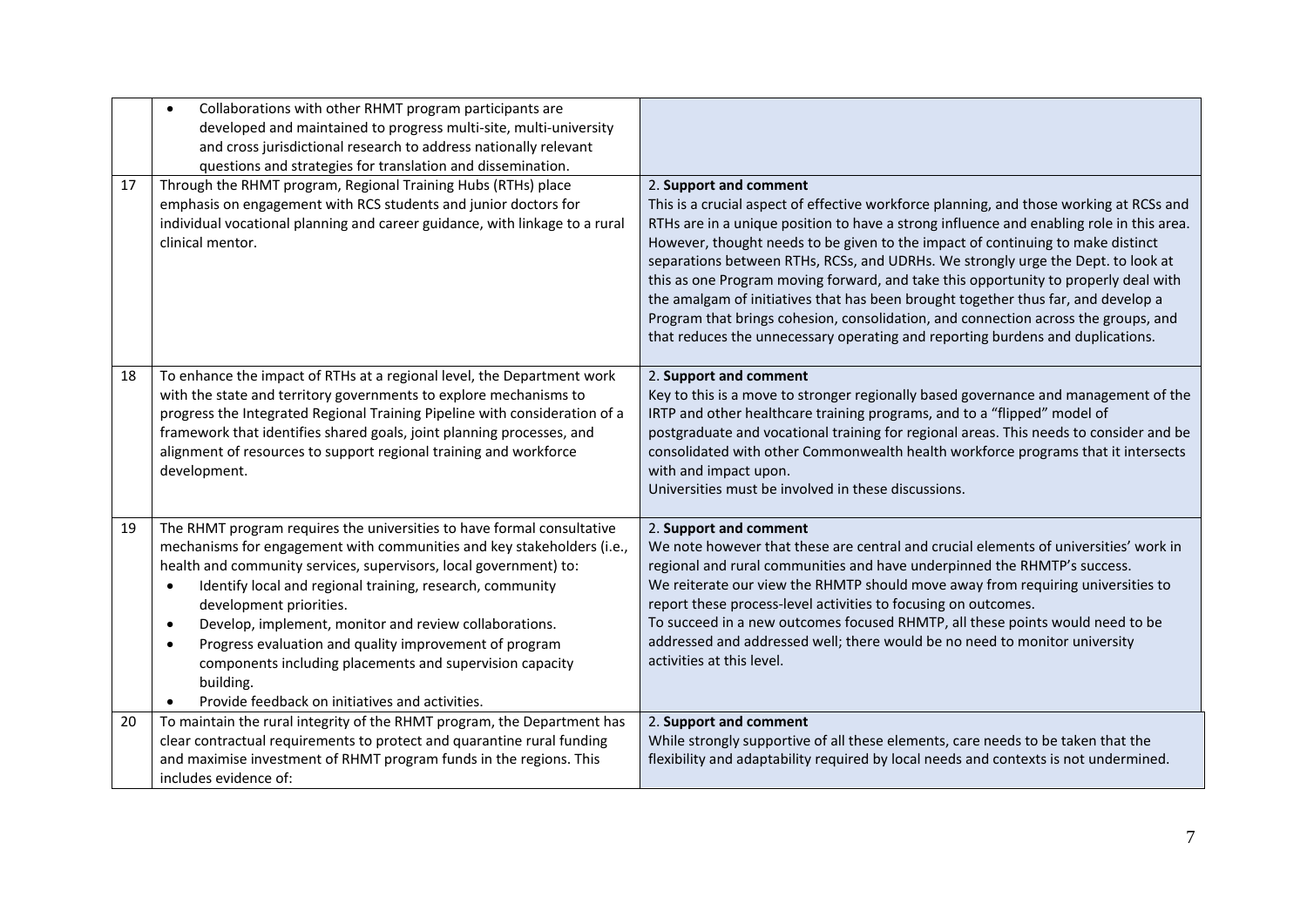|    | Identifying and reporting on investment of RHMT program funds in<br>$\bullet$<br>rural communities.<br>Involvement of rurally based academics in university and faculty<br>$\bullet$<br>governance processes.<br>Purchasing locally wherever possible.<br>$\bullet$<br>Employment of local staff and engaging local contractors.<br>$\bullet$<br>Engagement with community targeted consultative mechanisms.<br>$\bullet$<br>Articulation and quantification of in-kind contribution by the<br>$\bullet$<br>university.<br>Delivering full or extended components of university degrees in<br>$\bullet$<br>regional campuses.<br>Senior leadership living rurally.<br>$\bullet$<br>Employment arrangements for rurally based staff comparable to<br>$\bullet$<br>metro counterparts. |                                                                                                                                                                                                                                                                                                                                                                                                                                                                                                                                                                                                                                                                                                                                                                                                                                                                                                                                                                                                                                                     |
|----|--------------------------------------------------------------------------------------------------------------------------------------------------------------------------------------------------------------------------------------------------------------------------------------------------------------------------------------------------------------------------------------------------------------------------------------------------------------------------------------------------------------------------------------------------------------------------------------------------------------------------------------------------------------------------------------------------------------------------------------------------------------------------------------|-----------------------------------------------------------------------------------------------------------------------------------------------------------------------------------------------------------------------------------------------------------------------------------------------------------------------------------------------------------------------------------------------------------------------------------------------------------------------------------------------------------------------------------------------------------------------------------------------------------------------------------------------------------------------------------------------------------------------------------------------------------------------------------------------------------------------------------------------------------------------------------------------------------------------------------------------------------------------------------------------------------------------------------------------------|
| 21 | The Department consult with universities to review current approaches to<br>[medical] graduate tracking to determine an agreed methodology and<br>variables in order to enable comparison of outcomes across universities.                                                                                                                                                                                                                                                                                                                                                                                                                                                                                                                                                           | 2. Support and comment<br>MDANZ is committed to contributing to this, and leverage the long-established MSOD<br>survey of exiting medical students and the current work linking this data with Ahpra<br>Medical Registration data and potentially other data sources.<br>Enabling a national approach to this would be sensible to reduce the burden on<br>individual universities to develop and implement their own systems.<br>Refinement of existing surveys and data sources should be the focus, rather than<br>imposing more on students who already suffer from survey fatigue.<br>However, we are concerned that the focus for this is to "enable comparison" of<br>universities, rather than measure the outcomes of the Program itself and the<br>contributions being made by each of the universities. This belief and reliance on<br>competition as a driver belies the evidence of the Evaluation Report that<br>collaboration, cooperation and sharing of best practice were fundamental to the<br>significant achievements to date. |
| 22 | The Department review the current requirement for UDRHs to track<br>individual allied health and nursing students under the RHMT program<br>agreement.                                                                                                                                                                                                                                                                                                                                                                                                                                                                                                                                                                                                                               | Defer comment on allied health and nursing to others.                                                                                                                                                                                                                                                                                                                                                                                                                                                                                                                                                                                                                                                                                                                                                                                                                                                                                                                                                                                               |
| 23 | The Department develops a national monitoring and evaluation<br>framework for the RHMT program.                                                                                                                                                                                                                                                                                                                                                                                                                                                                                                                                                                                                                                                                                      | 2. Support and comment<br>This is a key element to the Program. It is vital that it is developed collaboratively with<br>the key university and rural stakeholders involved.<br>Noting, however, the heavy workload of reporting. The new framework needs to<br>clarify and, we suggest, streamline to a core set of reporting requirements that also                                                                                                                                                                                                                                                                                                                                                                                                                                                                                                                                                                                                                                                                                               |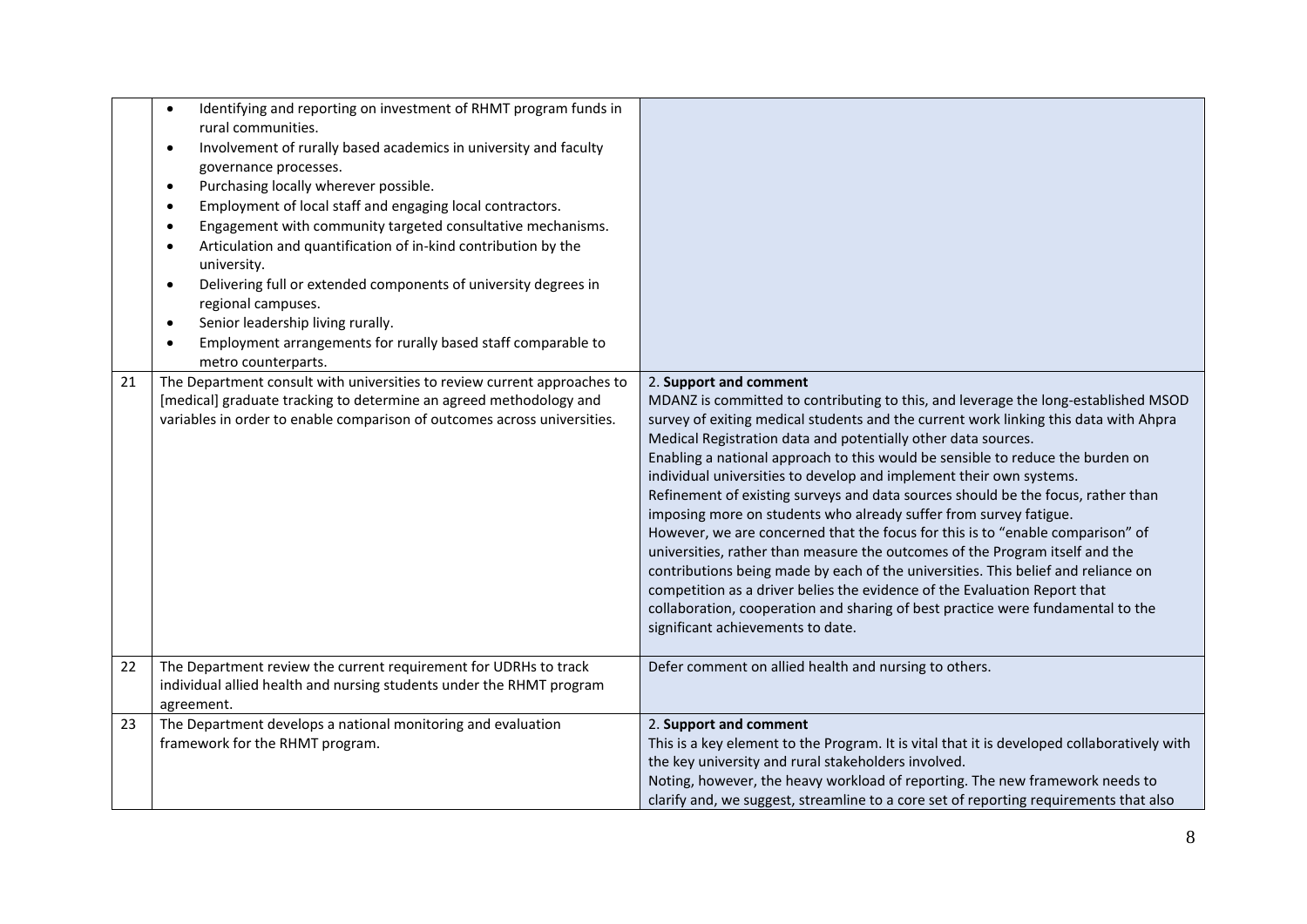|    |                                                                                                                                                                                                                                                                                                                                                                                                                                                                                                                                                                                                                                                                                                                                                                                                    | supports universities to highlight where new approaches and initiatives have been<br>effective.                                                                                                                                                                                                                                                                                                                                                                              |
|----|----------------------------------------------------------------------------------------------------------------------------------------------------------------------------------------------------------------------------------------------------------------------------------------------------------------------------------------------------------------------------------------------------------------------------------------------------------------------------------------------------------------------------------------------------------------------------------------------------------------------------------------------------------------------------------------------------------------------------------------------------------------------------------------------------|------------------------------------------------------------------------------------------------------------------------------------------------------------------------------------------------------------------------------------------------------------------------------------------------------------------------------------------------------------------------------------------------------------------------------------------------------------------------------|
| 24 | The Department require each RHMT program funded university to<br>conduct an evaluation of their RHMT program in the next iteration of the<br>program, using the national monitoring and evaluation framework.                                                                                                                                                                                                                                                                                                                                                                                                                                                                                                                                                                                      | 1. Support<br>This would follow from the above                                                                                                                                                                                                                                                                                                                                                                                                                               |
| 25 | In recognition of geographic gaps in the delivery of multidisciplinary<br>placements, the Department investigate the feasibility of the RHMT<br>network expanding functions into these regions or establishment of<br>additional UDRH(s).                                                                                                                                                                                                                                                                                                                                                                                                                                                                                                                                                          | Defer comment on allied health and nursing to others.                                                                                                                                                                                                                                                                                                                                                                                                                        |
| 26 | The Department review the [UDRH] funding allocation formula for the<br>RHMT Program to take into consideration remoteness for the delivery of<br>the whole program.                                                                                                                                                                                                                                                                                                                                                                                                                                                                                                                                                                                                                                | Defer comment on allied health and nursing to others.                                                                                                                                                                                                                                                                                                                                                                                                                        |
| 27 | In the next iteration of the RHMT program, the Department considers:<br>Establishing an innovations funding pool to support and drive new<br>$\bullet$<br>initiatives including training, research and community engagement,<br>to enable universities to be agile and responsive within the changing<br>rural environments in which they operate.<br>Targeted investment to increase training in MM 4-7 through<br>$\bullet$<br>universities that can demonstrate their capacity to deliver high<br>quality, value for money placements in rural and remote areas.                                                                                                                                                                                                                                | 2. Support and comment<br>The need for flexible approaches and solutions is vital for local needs and context to<br>be taken into account.<br>However, this needs to be recognised in the design for the whole RHMT, and not<br>restricted to an additional pool of funding. Long-term sustainability for regional<br>training infrastructure and capacity is vital, and providing certainty for those working<br>in the regions and to secure university investment is key. |
| 28 | In the next iteration of the RHMT program, the Department resources the<br>universities to extend the role of the UDRHs to facilitate transition of allied<br>health and nursing students into graduate roles in rural, remote and<br>regional areas. The key functions include:<br>Augment the supervision capacity and capability of local health and<br>$\bullet$<br>community services to enable these agencies to establish graduate<br>and early career positions (i.e., Post-Graduate Year (PGY) 1-4).<br>Engage with students on placement to provide career guidance<br>$\bullet$<br>outlining pathways to rural work and rural careers.<br>Provide additional education, professional development and<br>$\bullet$<br>mentoring support to new graduates and early career practitioners. | Defer comment on allied health and nursing to others.                                                                                                                                                                                                                                                                                                                                                                                                                        |
| 29 | The Department of Health consult with the Department of Education,<br>Skills and Employment on the National Regional, Rural and Remote<br>Education Strategy to determine the feasibility of extending the role of<br>UDRHs into the pre-university sector and in supporting students enrolled<br>in online health courses.                                                                                                                                                                                                                                                                                                                                                                                                                                                                        | Defer comment on allied health and nursing to others.                                                                                                                                                                                                                                                                                                                                                                                                                        |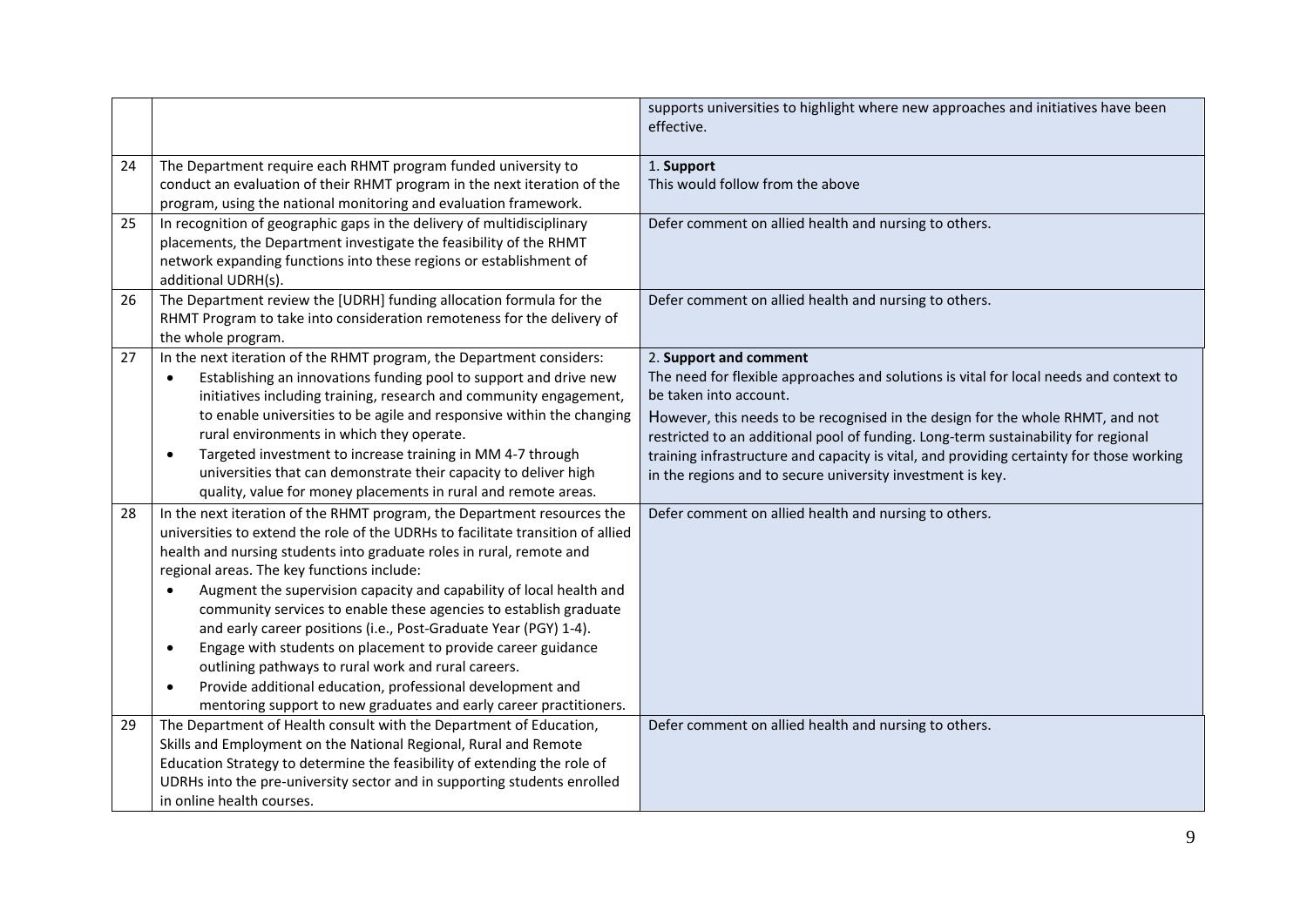#### **30. Please provide any other comments or views on the RHMT program evaluation (Max. 500 words).**

While the evaluation report and recommendations refer to a new Program and single national reporting framework, the continuing references to the separate elements and initiatives in the recommendations seemingly contradict this and maintain the profusion of disparate and often overlapping objectives, activities, and reporting requirements.

There was also a missed opportunity to articulate how the RHMTP should align with and contribute to the other Commonwealth health workforce strategies and programs. This must be a key element of the discussions and planning in the coming months.

Much has happened and changed since this evaluation was undertaken due to the COVID-19 pandemic, and this consultation and consideration of the new Program is being done at a time of continuing change and uncertainty. The pandemic drove a range of innovations and adaptations that have been very beneficial and these have the potential to offer much to the new Program, particularly the use of technology and a more competency-focused, programmatic approach to assessments. The opportunities afforded by this situation need to be properly explored as they might provide an ability for step-change in certain areas. One example is the demonstration that telehealth and tele-supervision are far more viable and effective than many thought. For a range of professions, working in regional and rural areas has become more possible and more acceptable in terms of a career choice. Now is the time to capitalise on this and support a transition to regions being more empowered and accountable for determining, supporting, and managing their medical training needs and health provider workforce.

However, the impacts and pressures on the university sector and on healthcare services have been and continue to be immense. Care must be taken to ensure unrealistic expectations are not inadvertently applied, as that could create a very real risk to the Program's momentum and ability to build on its achievements.

#### **31. Please provide any other comments or views on the future of the RHMT program (Max. 500 words).**

The new RHMT Program must take this opportunity to move to a more outcomes-focused model, with a clear set of objectives and desired outcomes, a reduced focus on directing universities' processes, and improved national and individual level reporting on results and effective practice.

There needs to be a whole-of-training perspective. The regional medical education infrastructure and capabilities provided by the RHMTP provides an important and probably unique opportunity to be further built upon and leveraged to connect entry-level education with postgraduate training and create an aligned regional training pathway across the training continuum. It is time for these to be governed at a local, regional level, rather than continuing to expect decisions made by city-based committees to be informed and appropriate. This would build on the investment and gains to date, enable more locally driven and flexible approaches to be taken, and facilitate planning and decision-making across organisational and jurisdictional boundaries. Even in their short timeframe to date, the Regional Training Hubs have demonstrated their value in facilitating and coordinating local solutions for postgraduate and specialty training needs. Medical Deans has long advocated for the "flipped" model of regionally based postgraduate and specialty training with rotations to metropolitan hospitals if needed, and the RHMTP is an opportunity to progress this